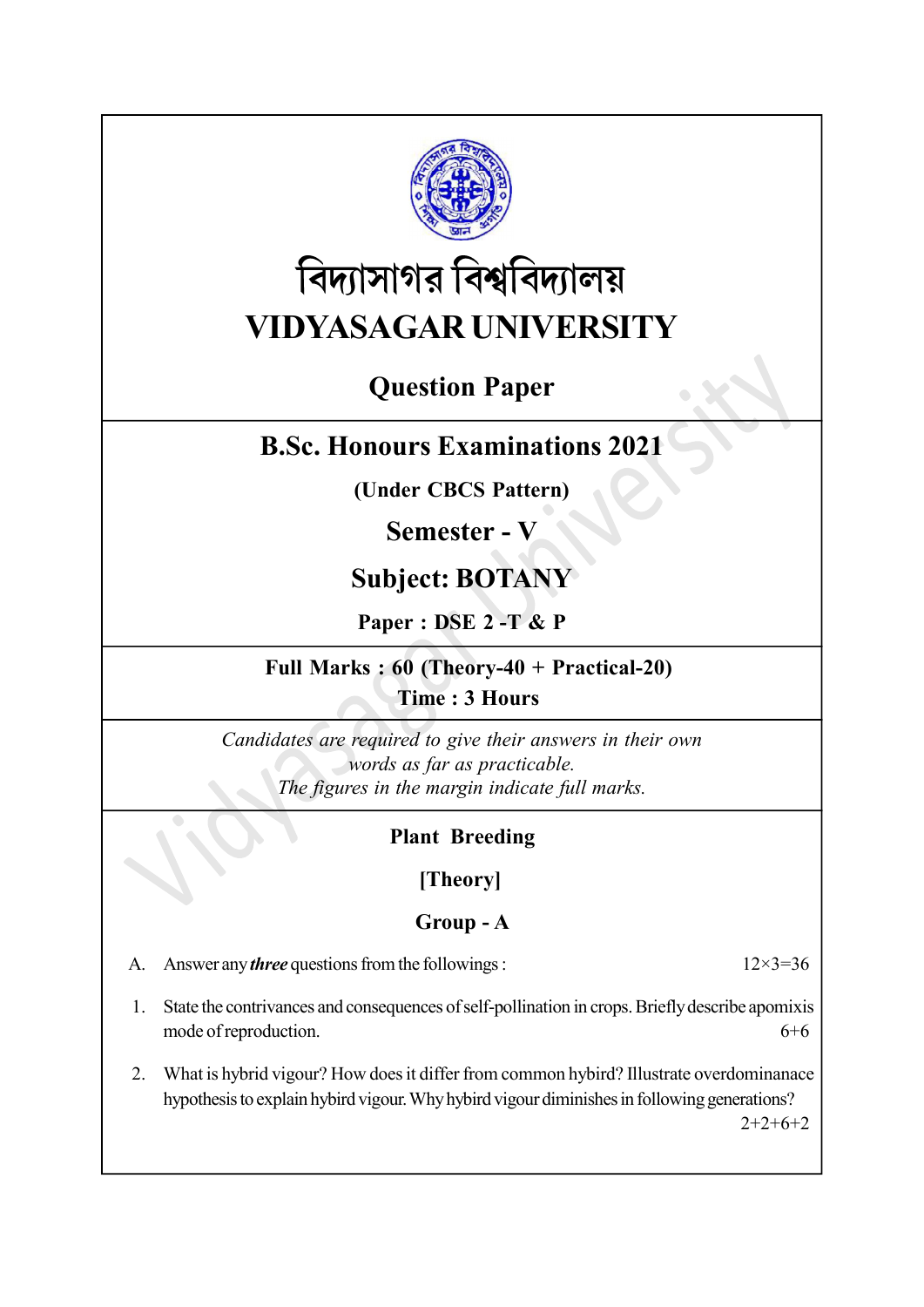- 3. Compare pedigree method with bulk method. Define hybridization. Contrast pureline selection and mass selection.  $6+2+4$
- 4. Differentiate between monogenic and polygenic inheritance. What is introgressive hybridization? How heterosis is utilized in plant breeding?  $6+2+4$
- 5. Define polyploidy. Describe with suitable examples the role of polyploides in plant improvement. What is inbreeding depression?  $3+6+3$
- 6. Write short notes on the center of origin of crop plants and domestication. What are endemic plants? Write down the role of mutation in crop improvement. 3+3+2+4

#### Group - B

- B. Answer any two questions from the followings :  $2 \times 2 = 4$
- 1. What is quantitative inheritance?
- 2. What is genetic drift?
- 3. What is emasculation?
- 4. What is backcross?

#### [Practical]

#### Group - A

A. Answer any one question from the following :  $15\times1=15$ 

- 1. Write the steps of experiment for determining viability of the pollen grain by using TTC test and mention its principle. 10+5
- 2. How to determine the genetic inheritance of character by chi-square test of a given seed lot? Explain the goodness of fit for an inheritance of four contrasting characters.  $10+5$
- 3. How to identify the recombinant genotype and parental genotype from the number of progeny observed in a dihybrid cross? State the principle of it. 10+5

#### Group - B

- B. Answer any one question from the following :  $5 \times 1 = 5$
- 1. Illustrate the procedure of emasculation by applying higher temperature.
- 2. Demonstrate the method of discriminating fertile and sterile pollens with carmine stain.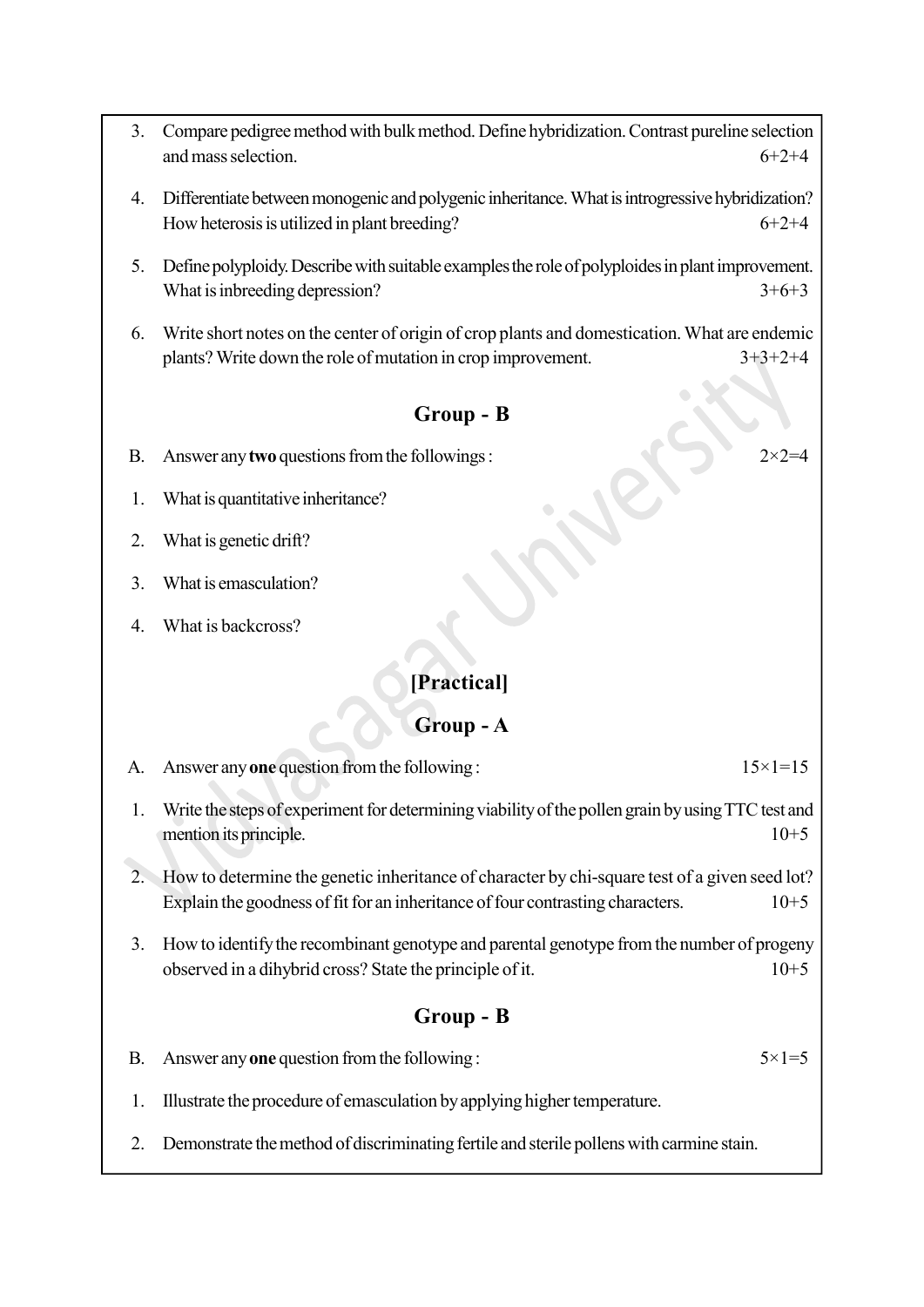| 3. | Mention the steps for using chi-square table of Fisher and Yates for determining goodness of fit<br>of a genetic ratio of inheritance. |
|----|----------------------------------------------------------------------------------------------------------------------------------------|
|    | Or,                                                                                                                                    |
|    | (a) Laboratory note book<br>$\overline{2}$                                                                                             |
|    | (b) Viva-voce<br>3                                                                                                                     |
|    | 1.by                                                                                                                                   |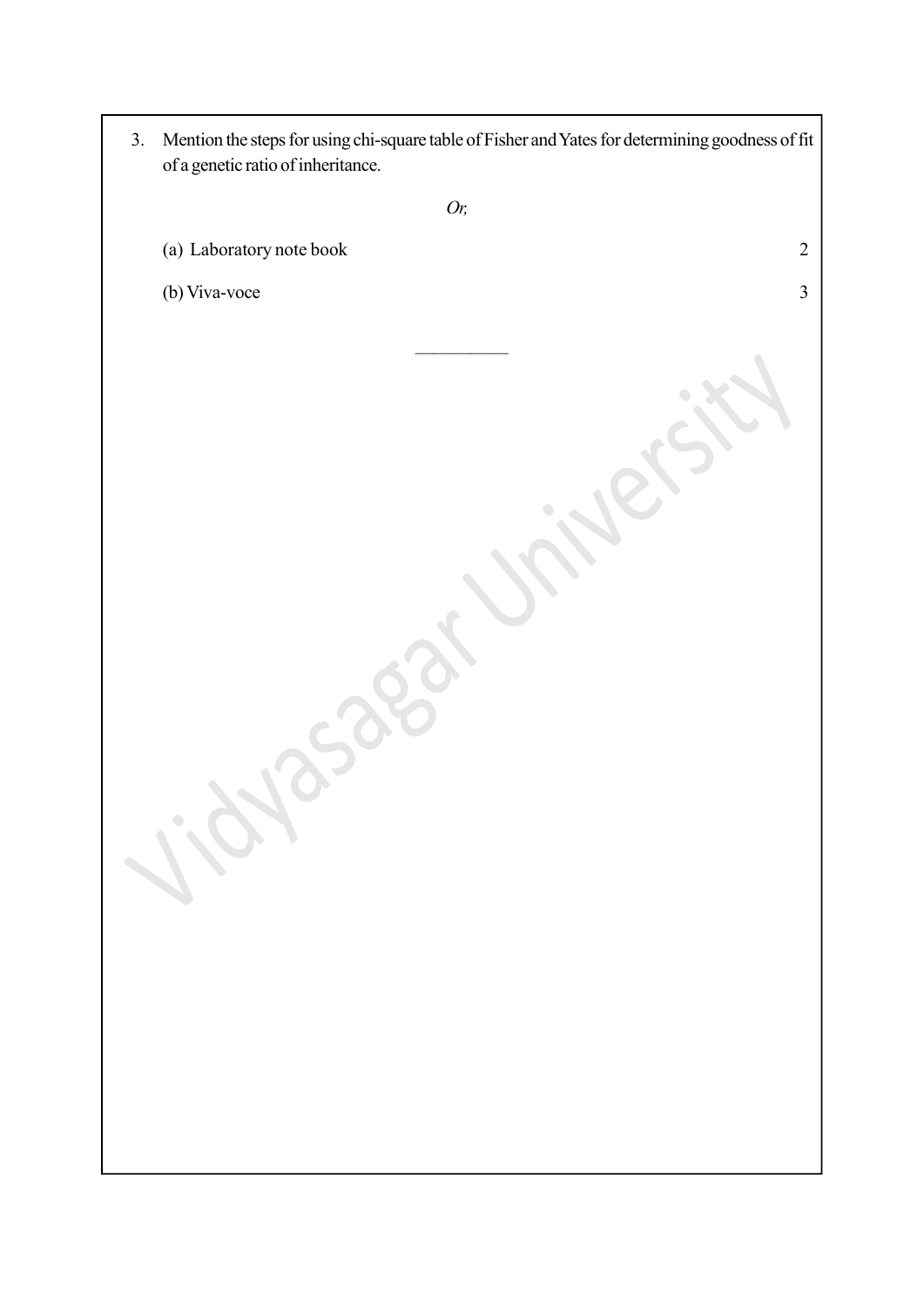### Or

# Stress Biology

# [Theory]

# Group - A

| A.        | Answer any <i>three</i> questions from the followings:                                                                                                                                   | $12 \times 3 = 36$ |
|-----------|------------------------------------------------------------------------------------------------------------------------------------------------------------------------------------------|--------------------|
| 1.        | What is biotic stress? Describe SAR in plants. What are phytoalexins and mention their functions?                                                                                        | $2+6+2+2$          |
| 2.        | Briefly describe the role of jasmonate in stress biology. Write brief notes on : (i) PR proteins, (ii)<br>Phytochelatins. What is ROS in plants?                                         | $5+(3+3)+1$        |
| 3.        | How does heat stress cause injury in higher plants? Write a short note on heat shock protein.<br>Distinguish between stress avoidance and stress resistance.                             | $5+4+3$            |
| 4.        | Give an explanatory note on drought resistance in mesophytes. Write the role of ABA in plant<br>stress management.                                                                       | $7 + 5$            |
| 5.        | What is the role of aerenchyma in hydrophytes? Discuss the phospholipid signaling pathway in<br>abiotic stress management in plants. Define acclimation.                                 | $4+6+2$            |
| 6.        | What are stress sensing mechanisms in plants? Write the role of calcium in the stress sensing<br>mechanism. Give a brief account of the scavenging mechanism of reactive oxygen species. | $3+5+4$            |
| Group - B |                                                                                                                                                                                          |                    |
| Β.        | Answer any two questions from the followings:                                                                                                                                            | $2 \times 2 = 4$   |
| 1.        | What are the physiological adaptations of the hydrophytic plants?                                                                                                                        |                    |
| 2.        | What is meant by hypersensitive reaction?                                                                                                                                                |                    |

- 3. What is oxidative burst?
- 4. What do you mean by facultative CAM?